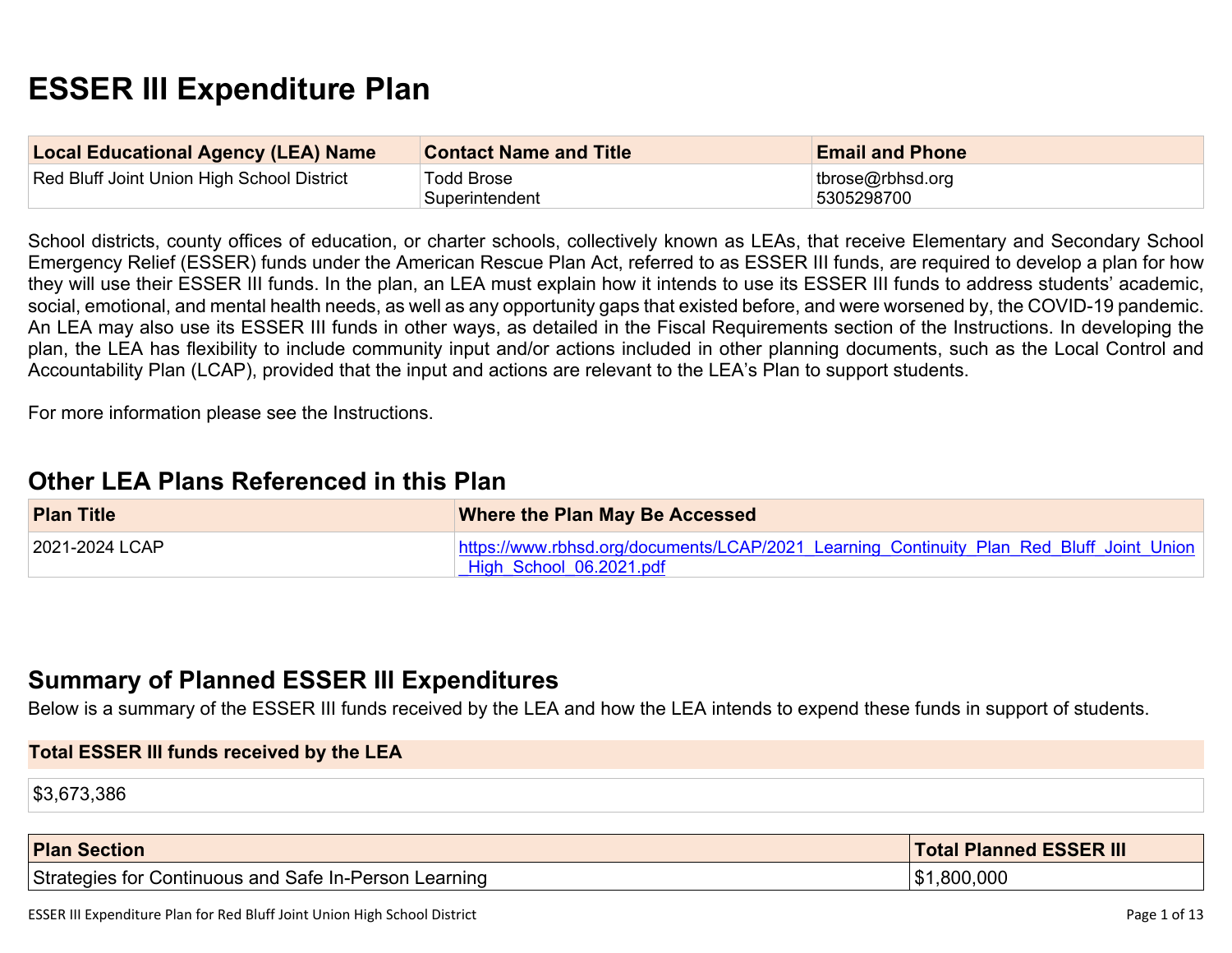| <b>Plan Section</b>                                                                      | <b>Total Planned ESSER III</b> |
|------------------------------------------------------------------------------------------|--------------------------------|
| Addressing Lost Instructional Time (a minimum of 20 percent of the LEAs ESSER III funds) | \$734,677                      |
| Use of Any Remaining Funds                                                               | \$1,138,709                    |

#### **Total ESSER III funds included in this plan**

\$3,673,386

## **Community [Engagement](#page-8-0)**

An LEA's decisions about how to use its ESSER III funds will directly impact the students, families, and the local community. The following is a description of how the LEA meaningfully consulted with its community members in determining the prevention and mitigation strategies, strategies to address the academic impact of lost instructional time, and any other strategies or activities to be implemented by the LEA. In developing the plan, the LEA has flexibility to include input received from community members during the development of other LEA Plans, such as the LCAP, provided that the input is relevant to the development of the LEA's ESSER III Expenditure Plan.

For specific requirements, including a list of the community members that an LEA is required to consult with, please see the Community Engagement section of the Instructions.

A description of the efforts made by the LEA to meaningfully consult with its required community members and the opportunities provided by the LEA for public input in the development of the plan.

A number of stakeholder meetings were held to review the progress of the previous LCAP and the current Local Continuity and Attendance Plan as well as plans for ESSER funds. The meetings also included analyzing local data and to determine goals, metrics, and actions to support the 2021-2023 LCAP. Stakeholder groups and dates met include:

RBHS School Site Council: 03/09/2021; 05/11/2021; 03/08/2022 SHS Parent Group: 04/14/2021 District English Learner Advisory Committee (DELAC): 04/13/2021 RBHS Department Chairs: 05/15/2021 SHS Staff: 04/16/2021 Red Bluff Union High School Teachers Association: 02/02/2021; 02/11/2021; 05/12/2021; 05/18/2021 California School Employees Association: 02/22/2021; 05/17/2021; 05/21/2021 Red Bluff Alums for Justice: 02/03/2021; 03/17/2021; 04/14/2021; 04/27/2021 Students with Disabilities Parents: 03/30/2021 Summer School Committee: 03/09/2021; 03/17/2021; 03/31/2021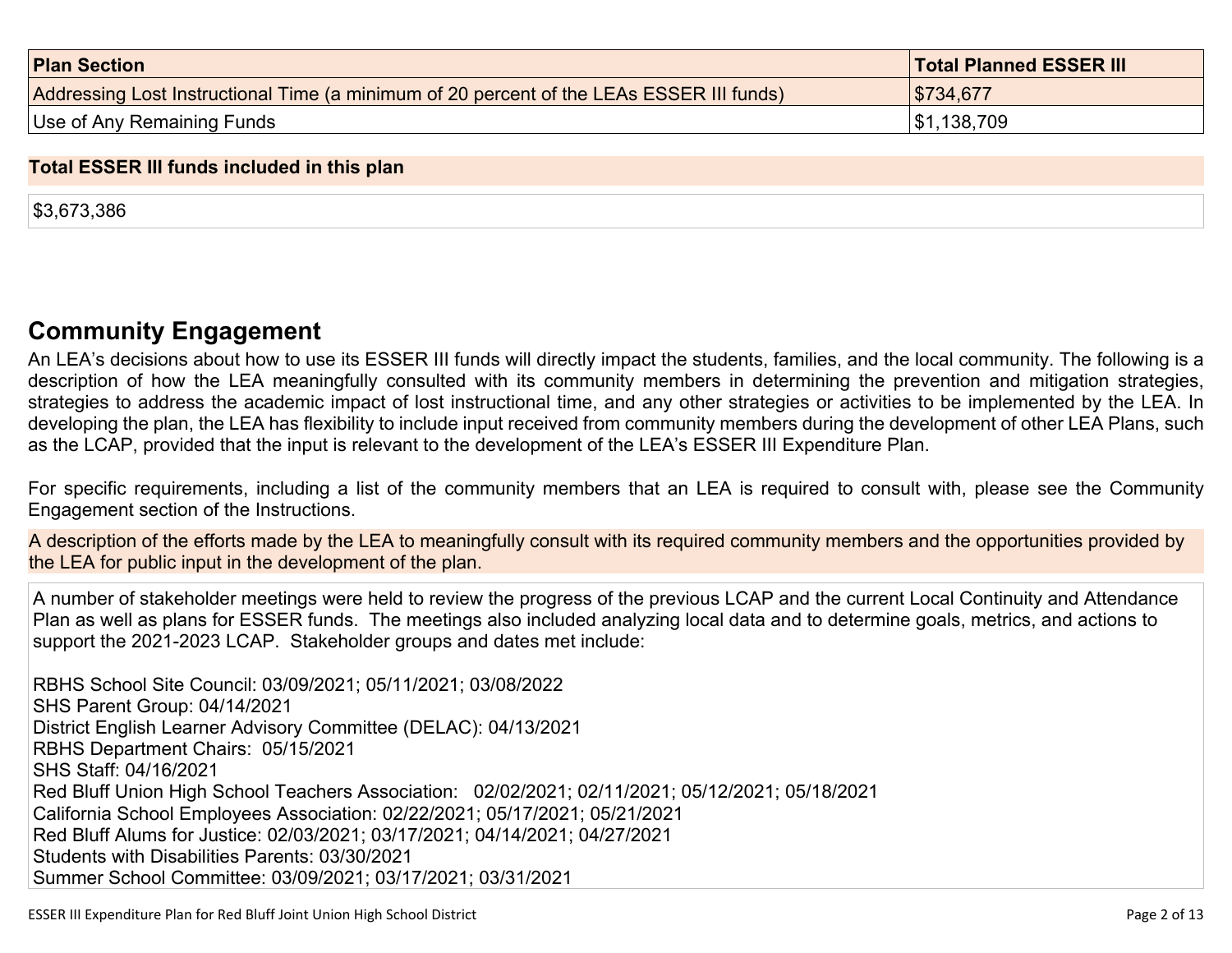The content of the meetings included: review of previous LCAP goals; review of metrics; review of Local Continuity Plan for 2021-2022; proposed goals for the 2021-2024 LCAP; review of proposed metrics and actions for the 2021-2024 LCAP. It also included input on the use of ESSER funds to support the actions in the LCAP as well as improving the infrastructure in the battle against COVID-19. The meetings solicited input from each organization regarding the progress and lack of progress the district is making towards the goals in the LCAP. Administration worked with all stakeholders in analyzing the input as it developed the draft LCAP for consideration.

A description of how the development of the plan was influenced by community input.

The focus of the ESSER plan was to address the learning loss that occurred due to the pandemic. Additional staff will be added to support credit recovery, academic intervention, and support staff to students who need additional help. Furthermore, input to the plan included improvements to HVAC and to facilities to support adequate ventilation and to provide additional space to reduce the traffic of students in the cafeteria.

# **Actions and [Expenditures](#page-10-0) to Address Student Needs**

The following is the LEA's plan for using its ESSER III funds to meet students' academic, social, emotional, and mental health needs, as well as how the LEA will address the opportunity gaps that existed before, and were exacerbated by, the COVID-19 pandemic. In developing the plan, the LEA has the flexibility to include actions described in existing plans, including the LCAP and/or Expanded Learning Opportunity (ELO) Grant Plan, to the extent that the action(s) address the requirements of the ESSER III Expenditure Plan. For specific requirements, please refer to the Actions and Expenditures to Address Student Needs section of the Instructions.

# **Strategies for [Continuous](#page-10-1) and Safe In-Person Learning**

A description of how the LEA will use funds to continuously and safely operate schools for in-person learning in a way that reduces or prevents the spread of the COVID-19 virus.

### **Total ESSER III funds being used to implement strategies for continuous and safe in-person learning**

| 1,800,000                                |                             |                                                  |                                                        |
|------------------------------------------|-----------------------------|--------------------------------------------------|--------------------------------------------------------|
| <b>Plan Alignment (if</b><br>applicable) | <b>Action Title</b>         | <b>Action Description</b>                        | <b>Planned ESSER III</b><br><b>Funded Expenditures</b> |
| LCPA Goal 2                              | <b>Chromebook Purchases</b> | Chromebooks for all students (one to one device) | 800,000                                                |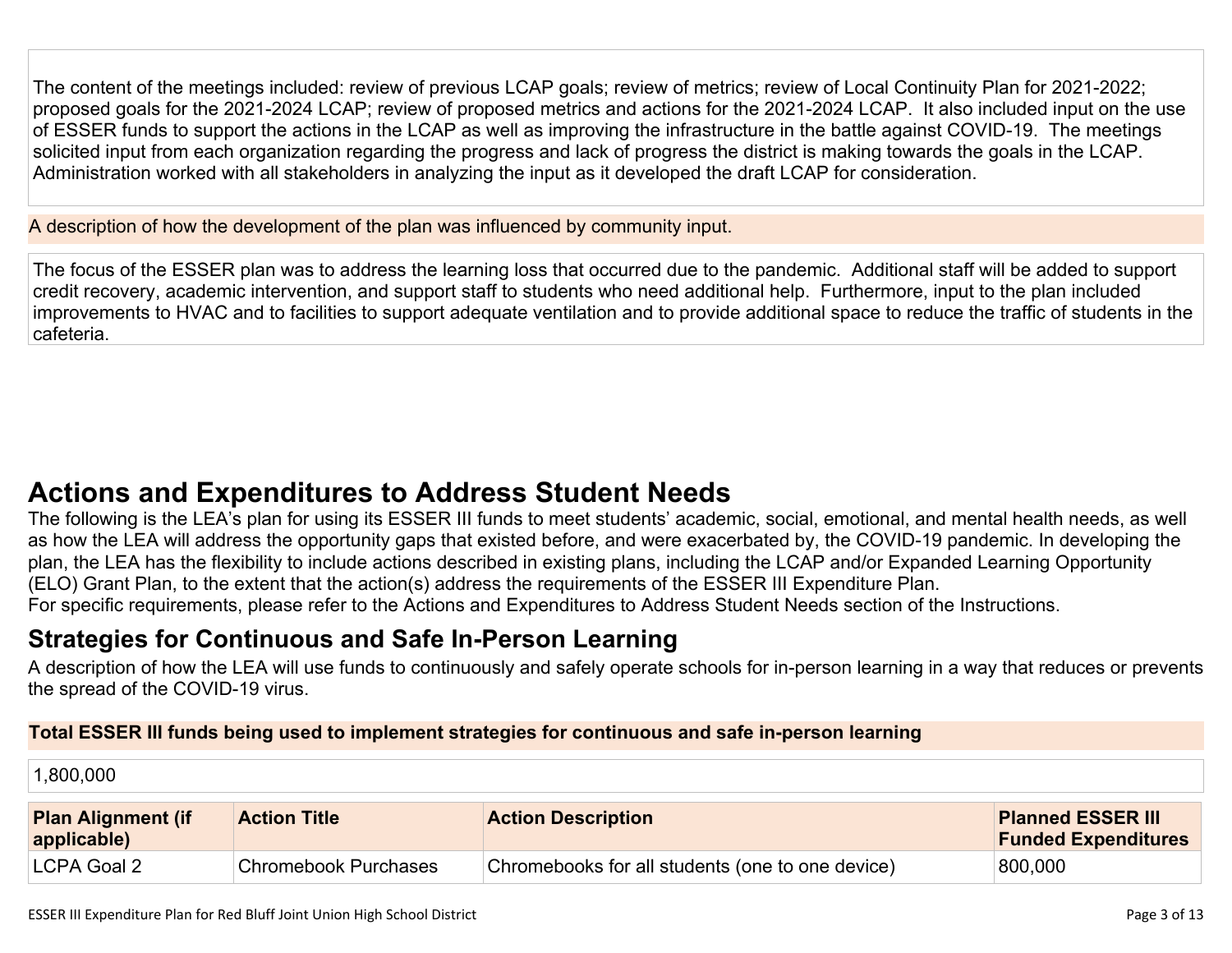| <b>Plan Alignment (if</b><br>applicable) | <b>Action Title</b>                                                            | <b>Action Description</b>                                                | <b>Planned ESSER III</b><br><b>Funded Expenditures</b> |
|------------------------------------------|--------------------------------------------------------------------------------|--------------------------------------------------------------------------|--------------------------------------------------------|
| LCAP Goal 2                              | Curriculum, instructional<br>materials, supplies                               | Updated materials and supplies for Salisbury Alternative<br>Center       | 500,000                                                |
| LCAP Goal 3                              | Support the GRIT center for<br><b>SEL and Mental Health</b><br><b>Services</b> | Materials, supplies, salary and benefits for behavorial<br>support staff | 500,000                                                |

# **Addressing the Impact of Lost [Instructional](#page-11-0) Tim[e](#page-11-0)**

A description of how the LEA will use funds to address the academic impact of lost instructional time.

#### **Total ESSER III funds being used to address the academic impact of lost instructional time**

| 734,677                                  |                                                                                                 |                                                                             |                                                        |
|------------------------------------------|-------------------------------------------------------------------------------------------------|-----------------------------------------------------------------------------|--------------------------------------------------------|
| <b>Plan Alignment (if</b><br>applicable) | <b>Action Title</b>                                                                             | <b>Action Description</b>                                                   | <b>Planned ESSER III</b><br><b>Funded Expenditures</b> |
| <b>LCAP Goal 2</b>                       | Provide comprehensive<br>summer school and after<br>school program for the next<br>three years. | Fully staffed summer school and after school program for<br>credit recovery | 734,677                                                |

# **Use of Any [Remaining](#page-11-1) Fund[s](#page-11-1)**

A description of the how the LEA will use any remaining ESSER III funds, as applicable.

## **Total ESSER III funds being used to implement additional actions**

1,138,709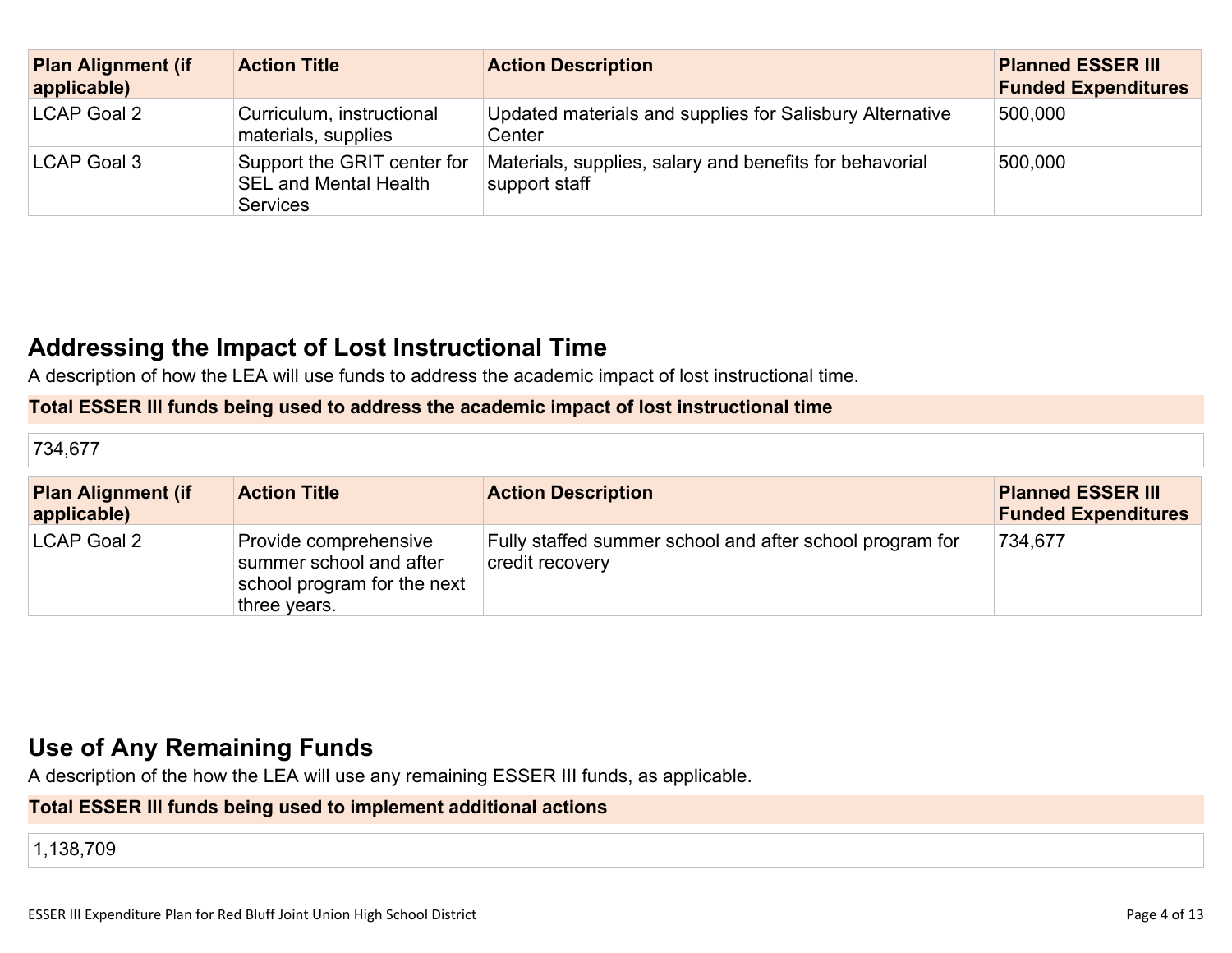| <b>Plan Alignment (if</b><br>applicable) | <b>Action Title</b>                                 | <b>Action Description</b>                                 | <b>Planned ESSER III</b><br><b>Funded Expenditures</b> |
|------------------------------------------|-----------------------------------------------------|-----------------------------------------------------------|--------------------------------------------------------|
| LCAP Goal 4                              | Shade structure to increase<br>ventilation          | Construction costs for shade structure                    | 536,575                                                |
| LCAP Goal 4                              | <b>HVAC upgrade to Spartan</b><br>Gym (the old gym) | Engineering, equipment, materials, and installation costs | 602,134                                                |

# **Ensuring [Interventions](#page-11-2) are Addressing Student Need[s](#page-11-2)**

The LEA is required to ensure its interventions will respond to the academic, social, emotional, and mental health needs of all students, and particularly those students most impacted by the COVID–19 pandemic. The following is the LEA's plan for ensuring that the actions and expenditures in the plan are addressing the identified academic, social, emotional, and mental health needs of its students, and particularly those students most impacted by the COVID–19 pandemic.

| <b>Action Title(s)</b>                                      | <b>How Progress will be Monitored</b>                         | <b>Frequency of Progress Monitoring</b> |
|-------------------------------------------------------------|---------------------------------------------------------------|-----------------------------------------|
| Social and emotional<br>progress monitoring for<br>students | Monitored through teacher assessment using<br><b>SAEBRS</b>   | Twice a year                            |
| Diversity, equity, and<br>inclusion improvements            | Monitored by using Panorama survey with<br>students and staff | Twice a year                            |
| Build behavior supports for<br>students                     | Monitored through leadership team                             | Four times a year                       |
| Routine counselor meetings                                  | Through counselors                                            | Once a week                             |
| <b>Professional Development</b>                             | Through monthly administrative meetings                       | Once a month                            |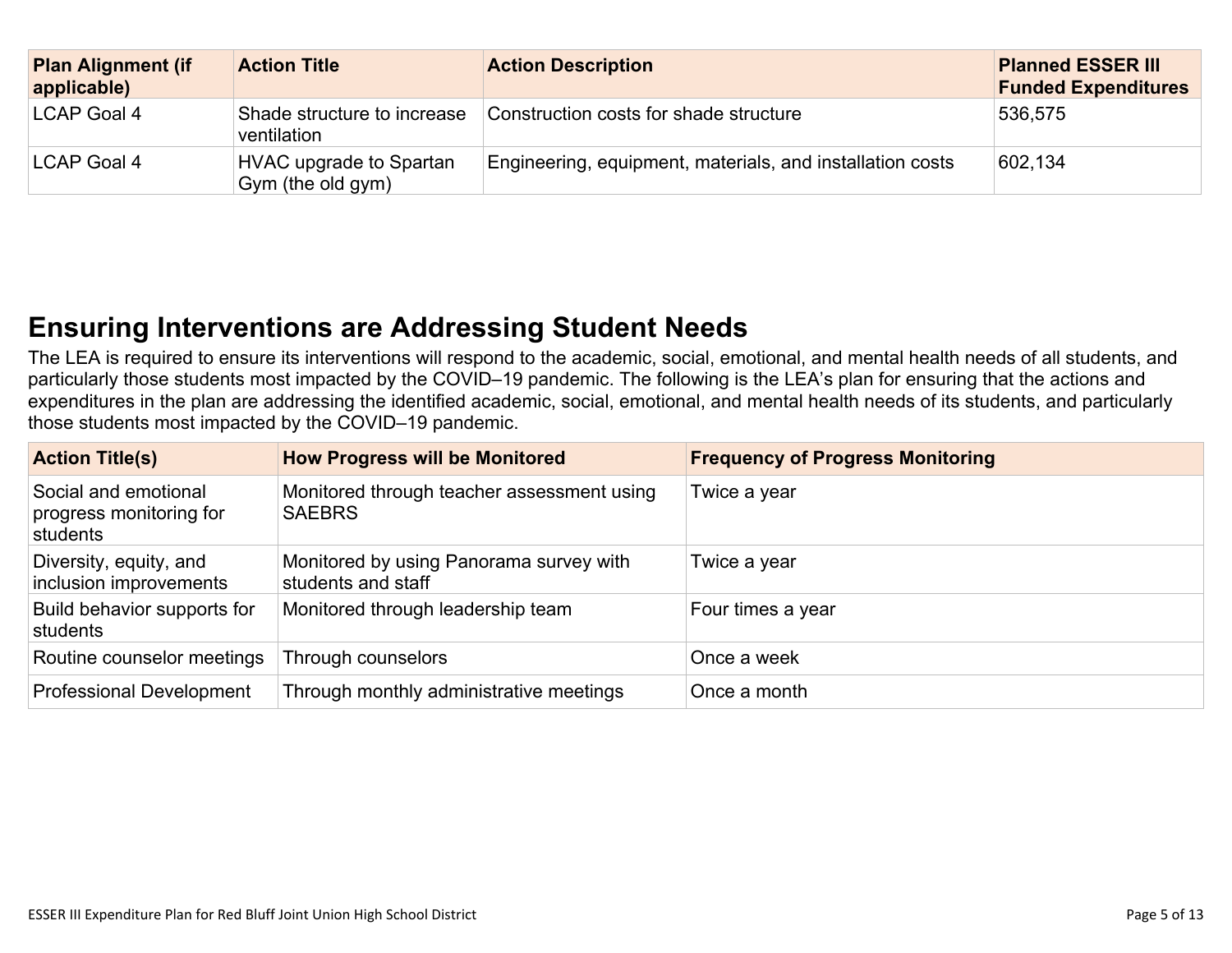# **ESSER III Expenditure Plan Instructions**

#### **Introduction**

School districts, county offices of education (COEs), or charter schools, collectively known as local educational agencies (LEAs), that receive Elementary and Secondary School Emergency Relief (ESSER) funds under the American Rescue Plan (ARP) Act, referred to as ESSER III funds, are required to develop a plan for how they will use ESSER III funds to, at a minimum, address students' academic, social, emotional, and mental health needs, as well as the opportunity gaps that existed before, and were exacerbated by, the COVID-19 pandemic.

The plan must be adopted by the local governing board or body of the LEA at a public meeting on or before October 29, 2021 and must be submitted for review and approval within five days of adoption. A school district must submit its ESSER III Expenditure Plan to its COE for review and approval; a COE must submit its plan to the California Department of Education for review and approval. A charter school must submit its plan to its chartering authority for review and to the COE of the county in which the charter school operates for review and approval.

In addition, consistent with the requirements of the ARP, Volume 86, *Federal Register*, page 21201, April 22, 2021, the ESSER III Expenditure Plan must be:

- Written in an understandable and uniform format;
- Written in a language that parents can understand, to the extent practicable;
	- $\circ$  If it is not practicable to provide written translations to a parent with limited English proficiency, the plan must be orally translated for parents
- Provided in an alternative format to a parent who is an individual with a disability as defined by the Americans with Disabilities Act, upon request; and
- Be made publicly available on the LEA's website.

For additional information regarding ESSER III funding please see the ARP Act Funding web page at <https://www.cde.ca.gov/fg/cr/arpact.asp>.

For technical assistance related to the completion of the ESSER III Expenditure Plan, please contact [EDReliefFunds@cde.ca.gov](mailto:EDReliefFunds@cde.ca.gov).

### **Fiscal Requirements**

- The LEA must use at least 20 percent (20%) of its ESSER III apportionment for expenditures related to addressing the academic impact of lost instructional time through the implementation of evidence-based interventions, such as summer learning or summer enrichment, extended day, comprehensive afterschool programs, or extended school year programs.
	- o For purposes of this requirement, "evidence-based interventions" include practices or programs that have **evidence** to show that they are effective at producing results and improving outcomes when implemented. This kind of evidence has generally been produced through formal studies and research. There are four tiers, or levels, of evidence:

ESSER III Expenditure Plan for Red Bluff Joint Union High School District **Page 6 of 13** Page 6 of 13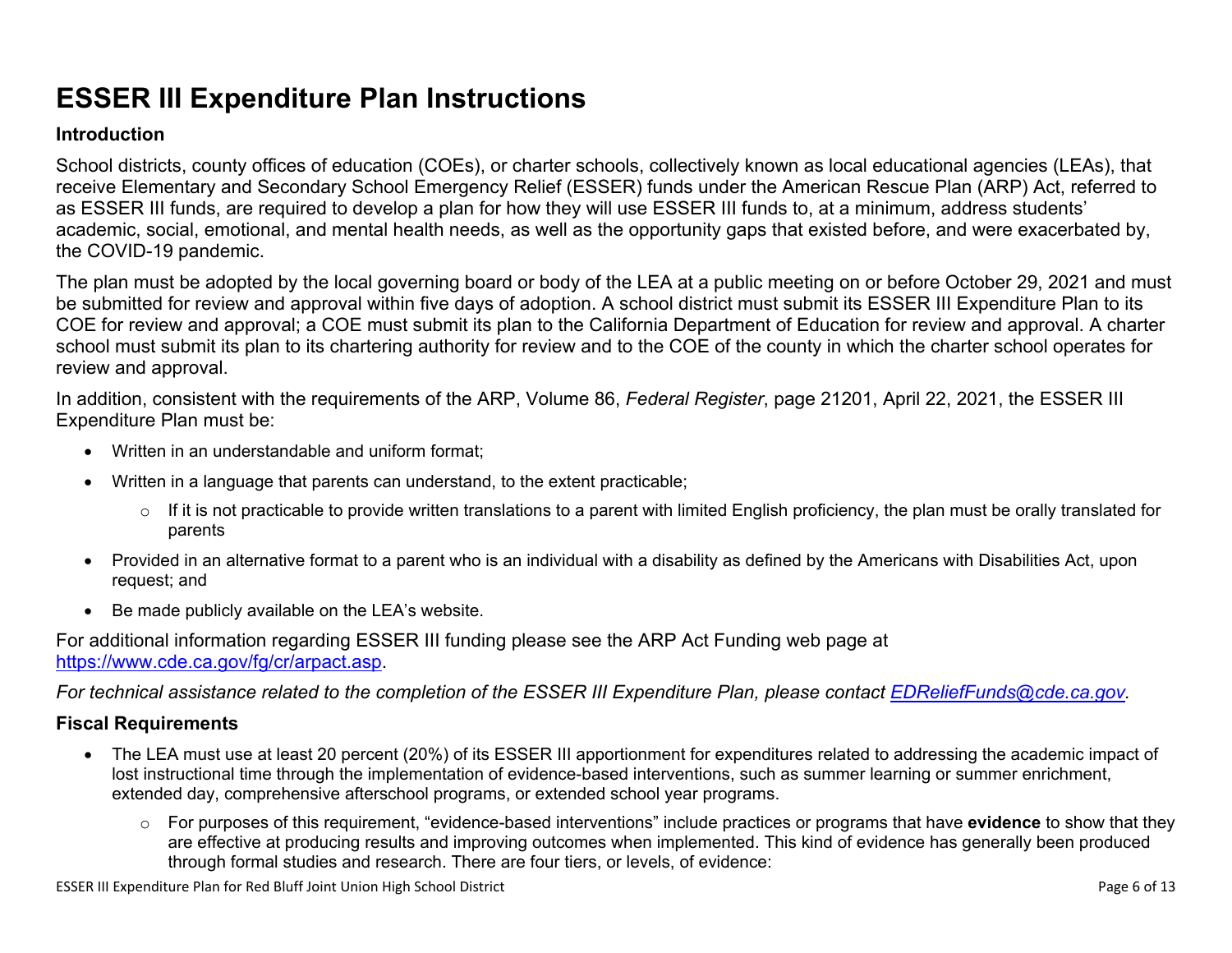- **Tier 1 – Strong Evidence**: the effectiveness of the practices or programs is supported by one or more well-designed and wellimplemented randomized control experimental studies.
- **Tier 2 – Moderate Evidence**: the effectiveness of the practices or programs is supported by one or more well-designed and wellimplemented quasi-experimental studies.
- **Tier 3 – Promising Evidence**: the effectiveness of the practices or programs is supported by one or more well-designed and wellimplemented correlational studies (with statistical controls for selection bias).
- **Tier 4 – Demonstrates a Rationale**: practices that have a well-defined logic model or theory of action, are supported by research, and have some effort underway by a State Educational Agency, LEA, or outside research organization to determine their effectiveness.
- o **For additional information please see the Evidence-Based Interventions Under the ESSA web page at** <https://www.cde.ca.gov/re/es/evidence.asp>**.**
- The LEA must use the remaining ESSER III funds consistent with section 2001(e)(2) of the ARP Act, including for:
	- $\circ$  Any activity authorized by the Elementary and Secondary Education Act (ESEA) of 1965;
	- $\circ$  Any activity authorized by the Individuals with Disabilities Education Act (IDEA);
	- o Any activity authorized by the Adult Education and Family Literacy Act;
	- $\circ$  Any activity authorized by the Carl D. Perkins Career and Technical Education Act of 2006;
	- $\circ$  Coordination of preparedness and response efforts of LEAs with State, local, Tribal, and territorial public health departments, and other relevant agencies, to improve coordinated responses among such entities to prevent, prepare for, and respond to COVID-19;
	- $\circ$  Activities to address the unique needs of low-income students, students with disabilities, English learners, racial and ethnic minorities, homeless students, and foster youth, including how outreach and service delivery will meet the needs of each population;
	- o Developing and implementing procedures and systems to improve the preparedness and response efforts of LEAs;
	- $\circ$  Training and professional development for staff of the LEA on sanitation and minimizing the spread of infectious diseases;
	- $\circ$  Purchasing supplies to sanitize and clean the facilities of an LEA, including buildings operated by such agency;
	- $\circ$  Planning for, coordinating, and implementing activities during long-term closures, including providing meals to eligible students, providing technology for online learning to all students, providing guidance for carrying out requirements under IDEA, and ensuring other educational services can continue to be provided consistent with all Federal, State, and local requirements;
	- $\circ$  Purchasing education technology (including hardware, software, and connectivity) for students who are served by the LEA that aids in regular and substantive educational interaction between students and their classroom instructors, including low-income students and children with disabilities, which may include assistive technology or adaptive equipment;
	- $\circ$  Providing mental health services and supports, including through the implementation of evidence-based full-service community schools;
	- o Planning and implementing activities related to summer learning and supplemental after school programs, including providing classroom instruction or online learning during the summer months and addressing the needs of underserved students;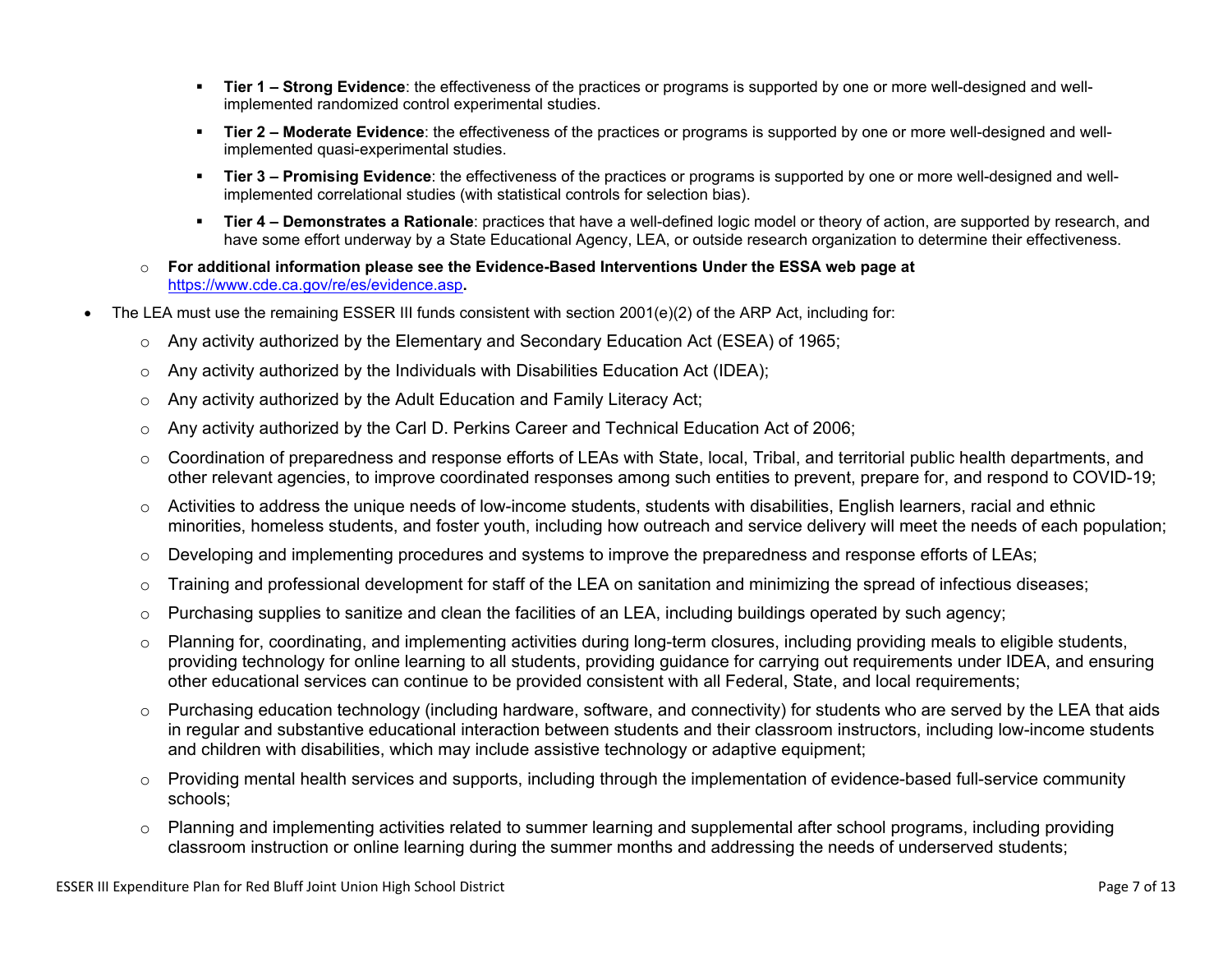- $\circ$  Addressing learning loss among students, including underserved students, by:
	- Administering and using high-quality assessments that are valid and reliable, to accurately assess students' academic progress and assist educators in meeting students' academic needs, including through differentiated instruction,
	- **IMPLEMENTER IMPLEMENT EVALUATE:** Implementing evidence-based activities to meet the comprehensive needs of students,
	- Providing information and assistance to parents and families of how they can effectively support students, including in a distance learning environment, and
	- Tracking student attendance and improving student engagement in distance education;

**Note:** A definition of "underserved students" is provided in the Community Engagement section of the instructions.

- $\circ$  School facility repairs and improvements to enable operation of schools to reduce risks of virus transmission and exposure to environmental health hazards, and to support student health needs;
- $\circ$  Inspection, testing, maintenance, repair, replacement, and upgrade projects to improve the indoor air quality in school facilities, including mechanical and nonmechanical heating, ventilation, and air conditioning systems, filtering, purification and other air cleaning, fans, control systems, and window and door replacement;
- $\circ$  Developing strategies and implementing public health protocols including, to the greatest extent practicable, policies in line with guidance from the Centers for Disease Control and Prevention (CDC) for the reopening and operation of school facilities to effectively maintain the health and safety of students, educators, and other staff;
- $\circ$  Other activities that are necessary to maintain the operation of and continuity of services in LEAs and continuing to employ existing staff of the LEA.

### <span id="page-7-0"></span>**Other LEA Plans Referenced in this Plan**

In developing the plan, the LEA has flexibility to include community input and/or actions included in other planning documents, such as the Local Control and Accountability Plan (LCAP) and/or the Expanded Learning Opportunities (ELO) Grant Plan, provided that the input and/or actions address the requirements of the ESSER III Expenditure Plan.

An LEA that chooses to utilize community input and/or actions from other planning documents must provide the name of the plan(s) referenced by the LEA and a description of where the plan(s) may be accessed by the public (such as a link to a web page or the street address of where the plan(s) are available) in the table. The LEA may add or delete rows from the table as necessary.

An LEA that chooses not to utilize community input and/or actions from other planning documents may provide a response of "Not Applicable" in the table.

#### <span id="page-7-1"></span>**Summary of Expenditures**

The Summary of Expenditures table provides an overview of the ESSER III funding received by the LEA and how the LEA plans to use its ESSER III funds to support the strategies and interventions being implemented by the LEA.

#### **Instructions**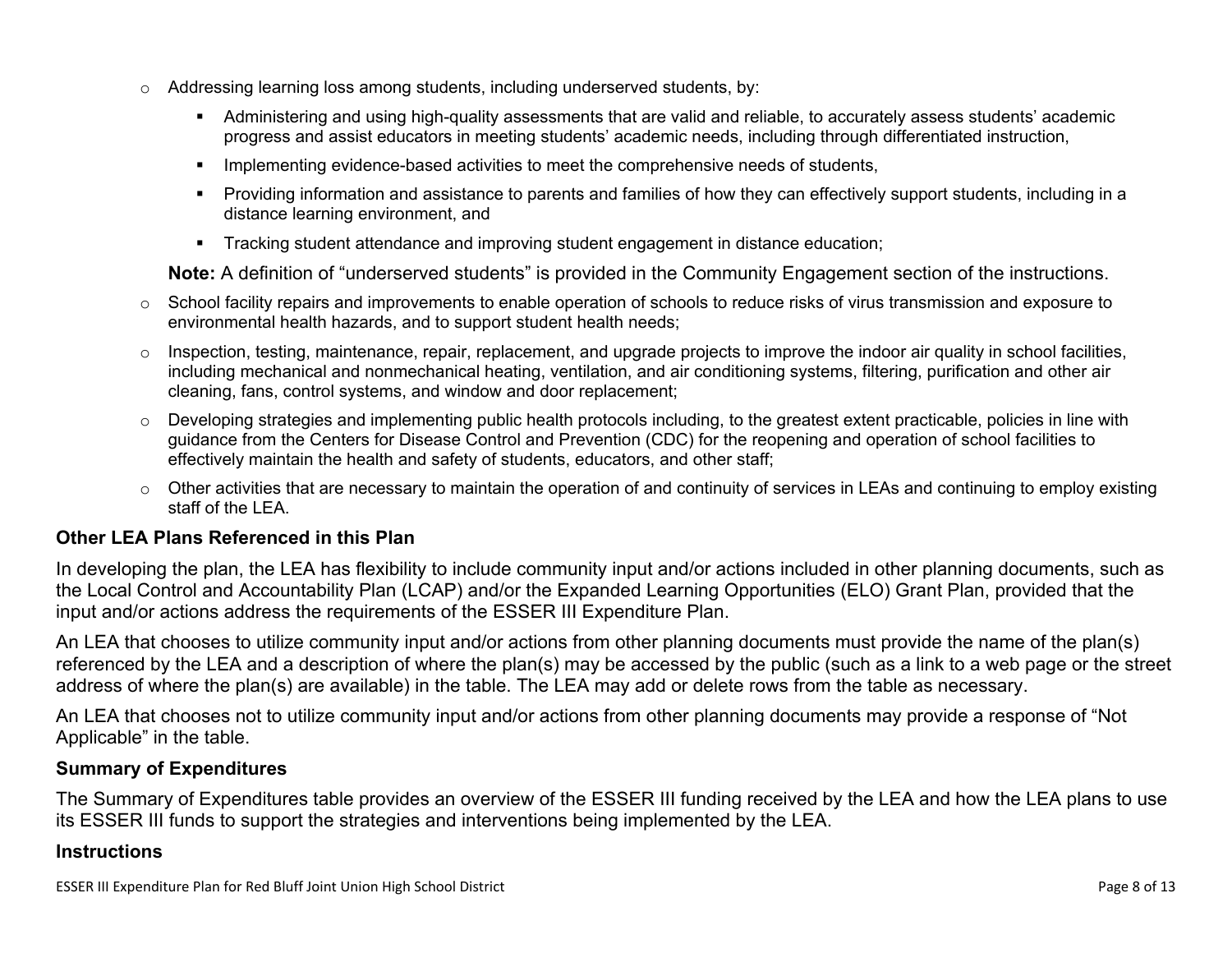For the 'Total ESSER III funds received by the LEA,' provide the total amount of ESSER III funds received by the LEA.

In the Total Planned ESSER III Expenditures column of the table, provide the amount of ESSER III funds being used to implement the actions identified in the applicable plan sections.

For the 'Total ESSER III funds included in this plan,' provide the total amount of ESSER III funds being used to implement actions in the plan.

### <span id="page-8-0"></span>**Community Engagement**

#### **Purpose and Requirements**

An LEA's decisions about how to use its ESSER III funds will directly impact the students, families, and the local community, and thus the LEA's plan must be tailored to the specific needs faced by students and schools. These community members will have significant insight into what prevention and mitigation strategies should be pursued to keep students and staff safe, as well as how the various COVID–19 prevention and mitigation strategies impact teaching, learning, and day-to-day school experiences.

An LEA must engage in meaningful consultation with the following community members, as applicable to the LEA:

- Students:
- Families, including families that speak languages other than English;
- School and district administrators, including special education administrators;
- Teachers, principals, school leaders, other educators, school staff, and local bargaining units, as applicable.

"Meaningful consultation" with the community includes considering the perspectives and insights of each of the required community members in identifying the unique needs of the LEA, especially related to the effects of the COVID-19 pandemic. Comprehensive strategic planning will utilize these perspectives and insights to determine the most effective strategies and interventions to address these needs through the programs and services the LEA implements with its ESSER III funds.

Additionally, an LEA must engage in meaningful consultation with the following groups to the extent that they are present or served in the LEA:

- Tribes;
- Civil rights organizations, including disability rights organizations (e.g. the American Association of People with Disabilities, the American Civil Liberties Union, National Association for the Advancement of Colored People, etc.); and
- Individuals or advocates representing the interests of children with disabilities, English learners, homeless students, foster youth, migratory students, children who are incarcerated, and other underserved students.
	- o For purposes of this requirement "underserved students" include:
		- Students who are low-income: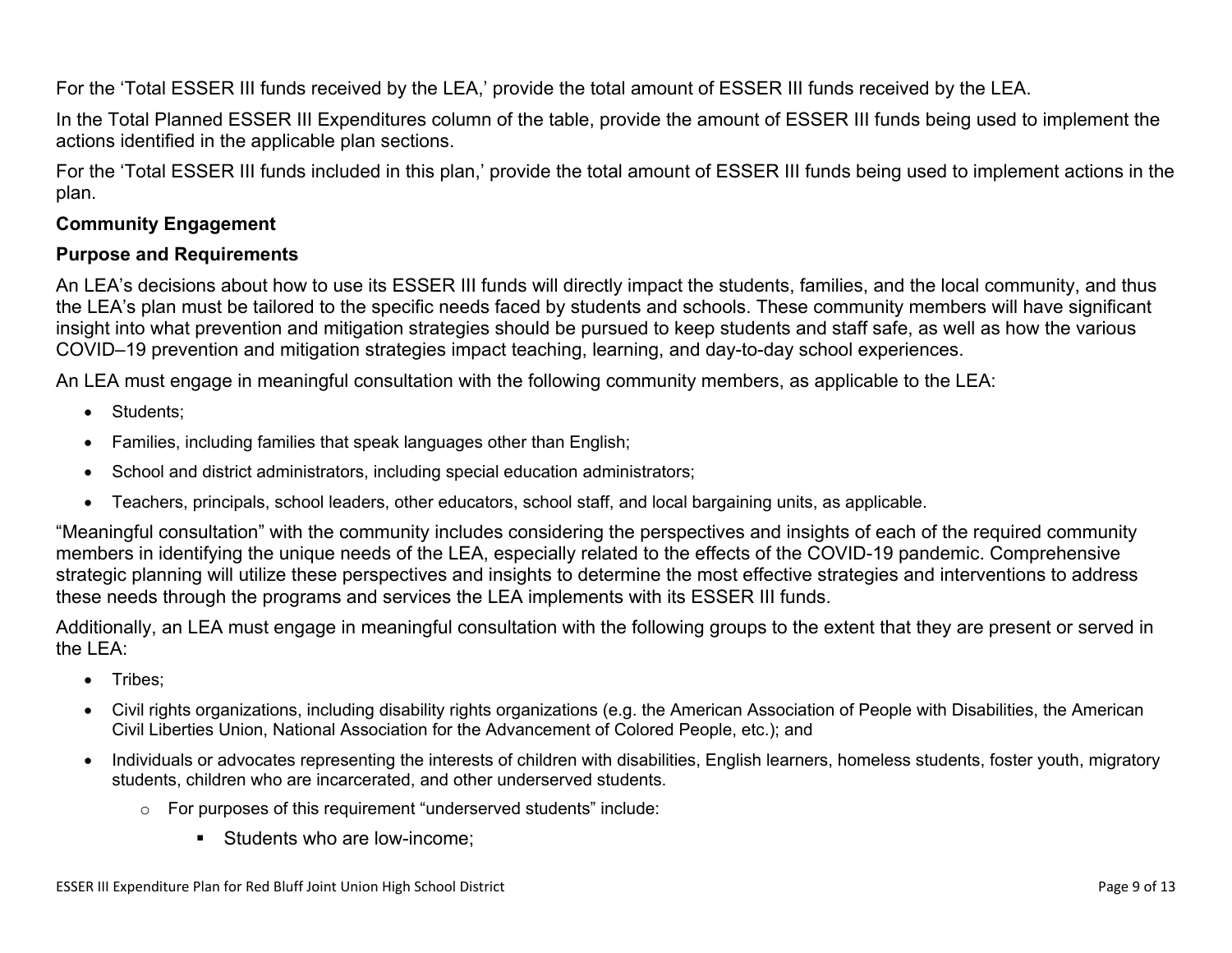- Students who are English learners;
- Students of color:
- Students who are foster youth;
- Homeless students;
- **Students with disabilities: and**
- **Migratory students.**

LEAs are also encouraged to engage with community partners, expanded learning providers, and other community organizations in developing the plan.

Information and resources that support effective community engagement may be found under *Resources* on the following web page of the CDE's website: <https://www.cde.ca.gov/re/lc>.

### **Instructions**

In responding to the following prompts, the LEA may reference or include input provided by community members during the development of existing plans, including the LCAP and/or the ELO Grant Plan, to the extent that the input is applicable to the requirements of the ESSER III Expenditure Plan. Descriptions provided should include sufficient detail yet be sufficiently succinct to promote a broad understanding among the LEA's local community.

### A description of the efforts made by the LEA to meaningfully consult with its required community members and the **opportunities provided by the LEA for public input in the development of the plan.**

A sufficient response to this prompt will describe how the LEA sought to meaningfully consult with its required community members in the development of the plan, how the LEA promoted the opportunities for community engagement, and the opportunities that the LEA provided for input from the public at large into the development of the plan.

As noted above, a description of "meaningful consultation" with the community will include an explanation of how the LEA has considered the perspectives and insights of each of the required community members in identifying the unique needs of the LEA, especially related to the effects of the COVID-19 pandemic.

## **A description of the how the development of the plan was influenced by community input.**

A sufficient response to this prompt will provide clear, specific information about how input from community members and the public at large was considered in the development of the LEA's plan for its use of ESSER III funds. This response must describe aspects of the ESSER III Expenditure Plan that were influenced by or developed in response to input from community members.

- For the purposes of this prompt, "aspects" may include:
	- Prevention and mitigation strategies to continuously and safely operate schools for in-person learning;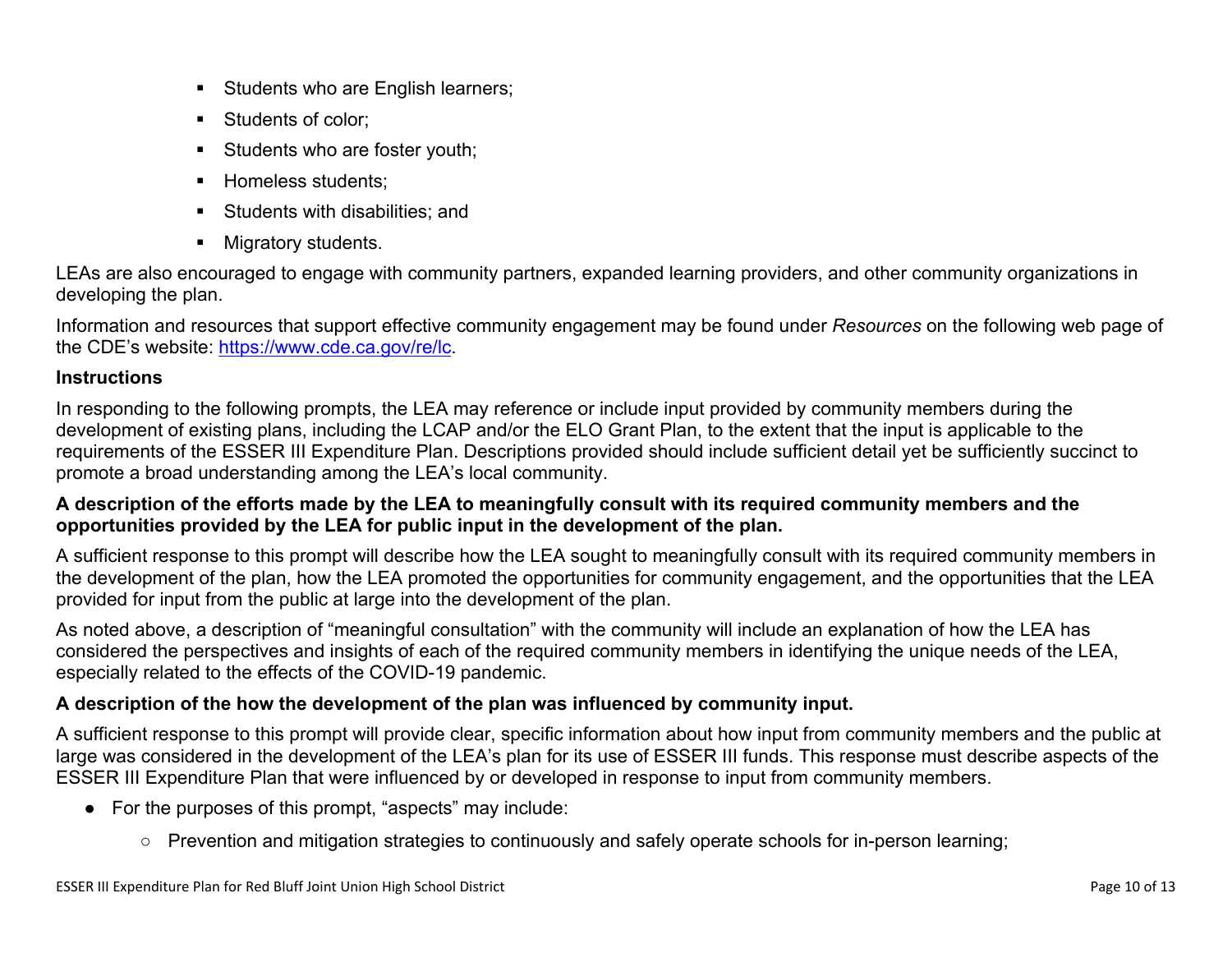- Strategies to address the academic impact of lost instructional time through implementation of evidence-based interventions (e.g. summer learning or summer enrichment, extended day, comprehensive afterschool programs, or extended school year programs);
- Any other strategies or activities implemented with the LEA's ESSER III fund apportionment consistent with section 2001(e)(2) of the ARP Act; and
- Progress monitoring to ensure interventions address the academic, social, emotional, and mental health needs for all students, especially those students disproportionately impacted by COVID-19

For additional information and guidance, please see the U.S. Department of Education's Roadmap to Reopening Safely and Meeting All Students' Needs Document, available here: [https://www2.ed.gov/documents/coronavirus/reopening-2.pdf.](https://www2.ed.gov/documents/coronavirus/reopening-2.pdf)

### <span id="page-10-0"></span>**Planned Actions and Expenditures**

#### **Purpose and Requirements**

As noted in the Introduction, an LEA receiving ESSER III funds is required to develop a plan to use its ESSER III funds to, at a minimum, address students' academic, social, emotional, and mental health needs, as well as the opportunity gaps that existed before, and were exacerbated by, the COVID-19 pandemic.

#### **Instructions**

An LEA has the flexibility to include actions described in existing plans, including the LCAP and/or ELO Grant Plan, to the extent that the action(s) address the requirements of the ESSER III Expenditure Plan. When including action(s) from other plans, the LEA must describe how the action(s) included in the ESSER III Expenditure Plan supplement the work described in the plan being referenced. The LEA must specify the amount of ESSER III funds that it intends to use to implement the action(s); these ESSER III funds must be in addition to any funding for those action(s) already included in the plan(s) referenced by the LEA. Descriptions of actions provided should include sufficient detail yet be sufficiently succinct to promote a broad understanding among the LEA's local community.

#### <span id="page-10-1"></span>**Strategies for Continuous and Safe In-Person Learning**

Provide the total amount of funds being used to implement actions related to Continuous and Safe In-Person Learning, then complete the table as follows:

- If the action(s) are included in another plan, identify the plan and provide the applicable goal and/or action number from the plan. If the action(s) are not included in another plan, write "N/A".
- Provide a short title for the  $action(s)$ .
- Provide a description of the action(s) the LEA will implement using ESSER III funds for prevention and mitigation strategies that are, to the greatest extent practicable, in line with the most recent CDC guidance, in order to continuously and safely operate schools for in-person learning.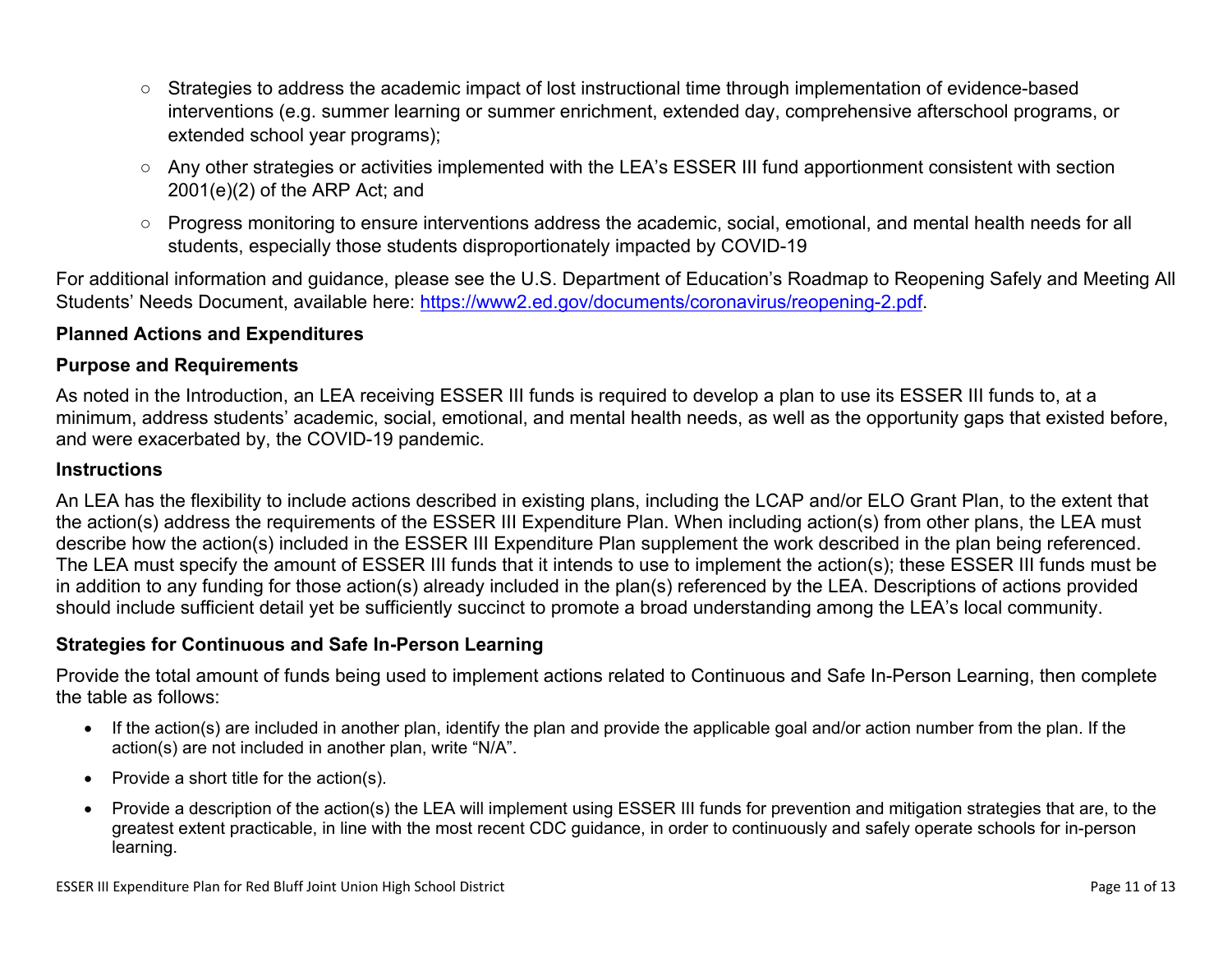Specify the amount of ESSER III funds the LEA plans to expend to implement the action(s); these ESSER III funds must be in addition to any funding for those action(s) already included in the plan(s) referenced by the LEA.

#### <span id="page-11-0"></span>**Addressing the Impact of Lost Instructional Time**

As a reminder, the LEA must use not less than 20 percent of its ESSER III funds to address the academic impact of lost instructional time. Provide the total amount of funds being used to implement actions related to addressing the impact of lost instructional time, then complete the table as follows:

- If the action(s) are included in another plan, identify the plan and provide the applicable goal and/or action number from the plan. If the action(s) are not included in another plan, write "N/A".
- Provide a short title for the  $action(s)$ .
- Provide a description of the action(s) the LEA will implement using ESSER III funds to address the academic impact of lost instructional time through the implementation of evidence-based interventions, such as summer learning or summer enrichment, extended day, comprehensive afterschool programs, or extended school year programs.
- Specify the amount of ESSER III funds the LEA plans to expend to implement the action(s); these ESSER III funds must be in addition to any funding for those action(s) already included in the plan(s) referenced by the LEA.

#### <span id="page-11-1"></span>**Use of Any Remaining Funds**

After completing the Strategies for Continuous and Safe In-Person Learning and the Addressing the Impact of Lost Instructional Time portions of the plan, the LEA may use any remaining ESSER III funds to implement additional actions to address students' academic, social, emotional, and mental health needs, as well as to address opportunity gaps, consistent with the allowable uses identified above in the Fiscal Requirements section of the Instructions. LEAs choosing to use ESSER III funds in this manner must provide the total amount of funds being used to implement actions with any remaining ESSER III funds, then complete the table as follows:

- If the action(s) are included in another plan, identify the plan and provide the applicable goal and/or action number from the plan. If the action(s) are not included in another plan, write "N/A".
- Provide a short title for the  $action(s)$ .
- Provide a description of any additional action(s) the LEA will implement to address students' academic, social, emotional, and mental health needs, as well as to address opportunity gaps, consistent with the allowable uses identified above in the Fiscal Requirements section of the Instructions. If an LEA has allocated its entire apportionment of ESSER III funds to strategies for continuous and safe in-person learning and/or to addressing the impact of lost instructional time, the LEA may indicate that it is not implementing additional actions.
- Specify the amount of ESSER III funds the LEA plans to expend to implement the action(s); these ESSER III funds must be in addition to any funding for those action(s) already included in the plan(s) referenced by the LEA. If the LEA it is not implementing additional actions the LEA must indicate "\$0".

#### <span id="page-11-2"></span>**Ensuring Interventions are Addressing Student Needs**